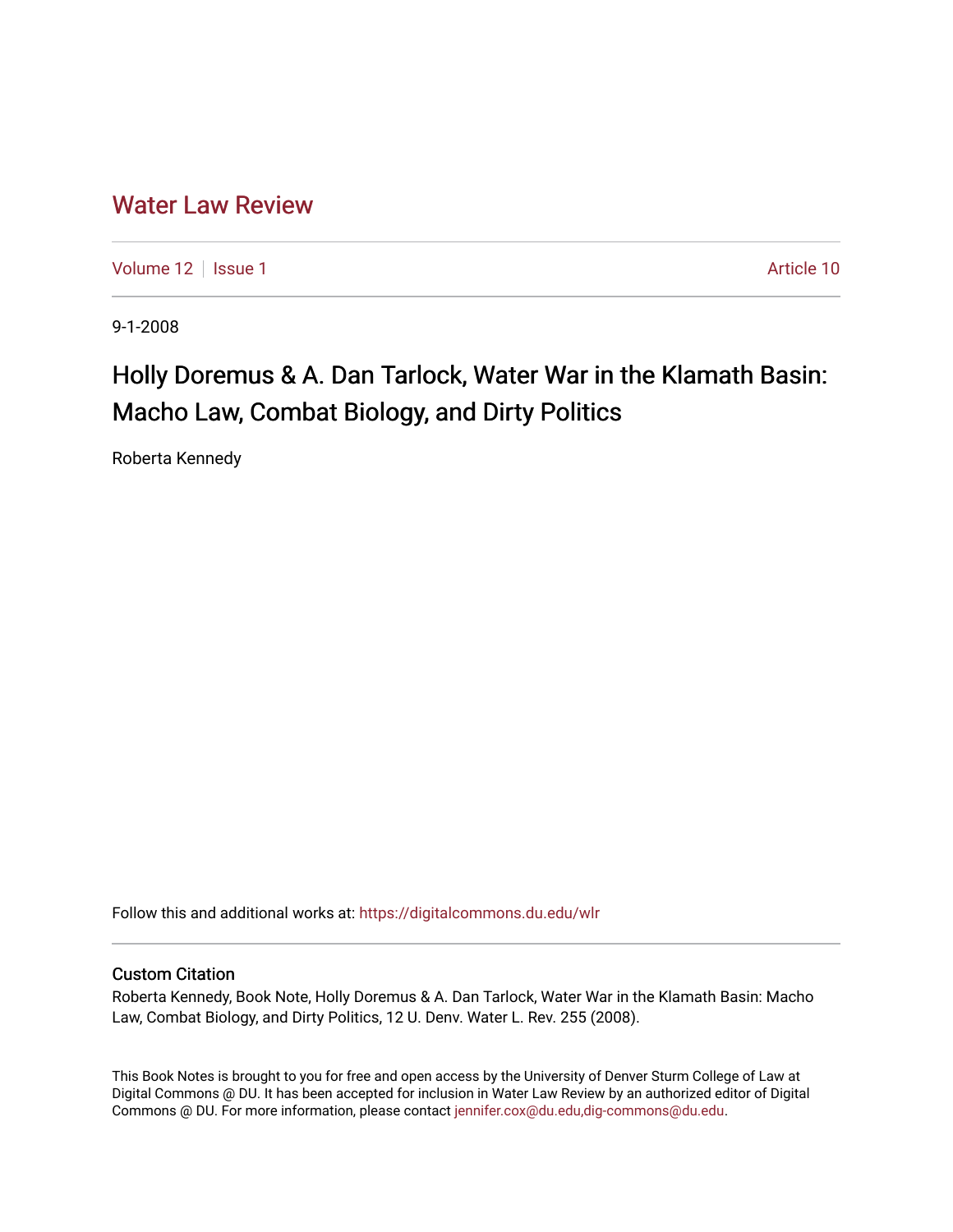### **BOOK NOTE**

**Holly Doremus & A. Dan Tarlock, Water War in the Klamath Basin: Macho Law, Combat Biology, and Dirty Politics, Island** Press, **Washington, D.C. (2008); 261 pp; \$30.00; ISBN 978-1-59726-394-8, pa**perback.

*Water War in the Klamath Basin: Macho Law, Combat Biology, and Dirty Politics* tells the story of the impact of listing three fish species under the Endangered Species Act on farmers, environmentalists, Indians, and government agencies in the Klamath Basin. According to the authors, "[t]he title tries to capture the most salient features of events in the Klamath Basin from the late 1990s through **2007."** First, "war," describes the conflict over Klamath water between farmers, environmentalists, Indian tribes, and government agencies. Second, "macho law," refers to prior appropriation and the Endangered Species Act, which are winner-take-all legal regimes directly opposed to one another. Third, "combat biology," describes how each side in the conflict used science to bolster its position and attack the opposition. Finally, "dirty politics," describes improper political interference in the conflict over Klamath water. The media described this conflict as farmers versus fish; however, the authors delve deeper, explaining the historical roots of the conflict and the various parties involved.

The book consists of eight chapters, a preface, and an afterword. The authors start with an overview of the Klamath crisis in the Preface and in Chapter **1.** Chapters 2 through 4 provide background on the history, geography, ecology, and economy of the Klamath Basin. Chapter **5** explains the Endangered Species Act and its application in the Klamath Basin. Chapter **6** explores the role of science in the Klamath conflict. Chapter **7** explains the lessons learned from the conflict. Chapter **8** discusses solutions to the Klamath water war and to conflicts in western water basins, generally. The afterword provides an update on the Klamath Basin as of December **2007,** including information about a complex settlement that could help resolve the conflict.

The *Preface* provides background information on the Klamath Basin and the events that led to the conflict. Specifically, the listing of three fish species under the Endangered Species Act forced the Bureau of Reclamation to close the headgates to the Klamath Project in 2001. This was the first time that the Bureau of Reclamation shut down a federal reclamation project due to environmental concerns. The Klamath Project is one of the oldest reclamation projects in the country, which farmers in the region rely on to irrigate their crops. The Bureau of Reclamation's closure of the Klamath Project headgates meant far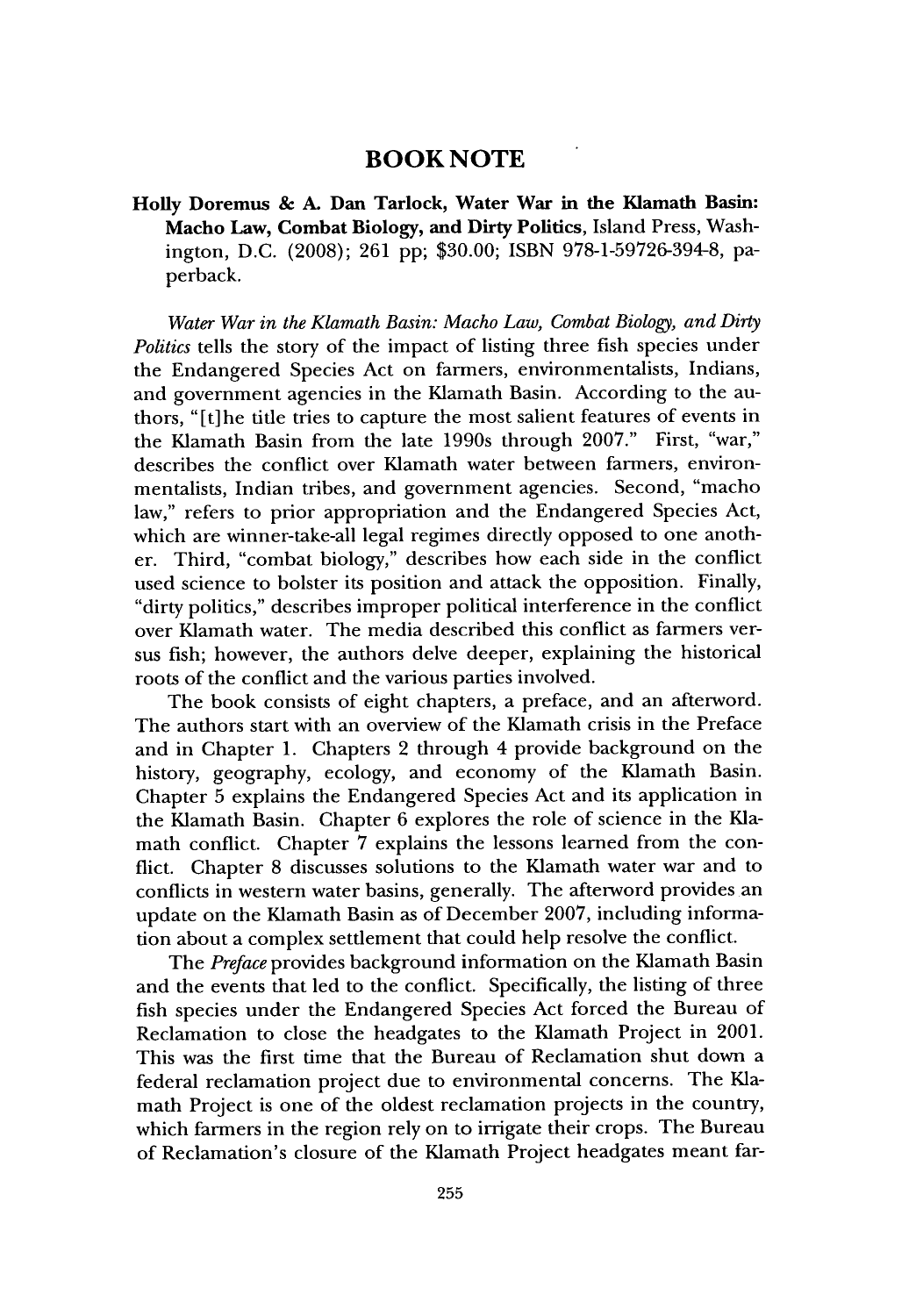mers could not access Klamath water and exercise their water rights. The closure of the Klamath Project headgates led to the Klamath water war between farmers, environmentalists, Indian tribes, and government agencies.

Chapter 1, *A Water Crisis Exposes Political Fault Lines,* explains how the closing of the Klamath Project headgates exacerbated existing conflicts between farmers, fishermen, Indian tribes, environmentalists, and government agencies. According to the authors, the Klamath Basin offers lessons for other western basins. The authors explain the "Klamath conflict illustrates four general themes fundamental to understanding conflicts over natural resources anywhere: the historic entrenchment of resource entitlements granted without recognition of competing interests; the clash of fundamental values closely intertwined with natural resource use; pervasive uncertainty; and a 'problem shed' extending across political and other boundaries." Furthermore, the authors offer some basic principles to resolve natural resource conflicts, including requiring a workable vision of a sustainable landscape based on carrying capacity to achieve a satisfactory resolution.

Chapter 2, *A Remote, Upside-Down Watershed,* explores how the geography and economy of the Upper and Lower Klamath Basins led to the water wars. The Upper Klamath Basin is a high desert area prone to periodic droughts. Even though the Upper Klamath Basin is an arid region, the economy of this region relies on irrigated farming. In contrast, the Lower Klamath Basin is wet and forested with an economy based on recreation and commercial fishing. These differences in both geography and economy of the Upper and Lower Basins contributed to the conflict. Specifically, farmers in the more arid Upper Basin need water for irrigation, while fishermen and recreational users in the Lower Klamath Basin need water to sustain fishing and recreation activities. These uses are not compatible, particularly in drought years like 2001. These incompatible uses led to the Klamath water war.

The Upper and Lower Klamath Basins have different species of fish because of ecosystem differences and dams that prevent fish migration between the Upper and Lower Basins. The Upper Basin supports Lost River and Shortnose suckers while the Lower Basin supports several species of salmon, including Coho salmon. Federal agencies listed the Lost River and Shortnose suckers and Coho salmon under the Endangered Species Act. These listings led the Bureau of Reclamation to keep additional water in Klamath Lake in the Upper Basin for the suckers, and also led to additional releases of water into the Lower Basin system for the salmon. Thus, area farmers had less water available to appropriate for irrigation purposes.

In 2001, a drought struck the region, resulting in an insufficient supply of water to satisfy the needs of both farmers and of fish. The Bureau of Reclamation closed the irrigation headgates to leave more water in the Klamath Basin for fish. The Bureau believed that it had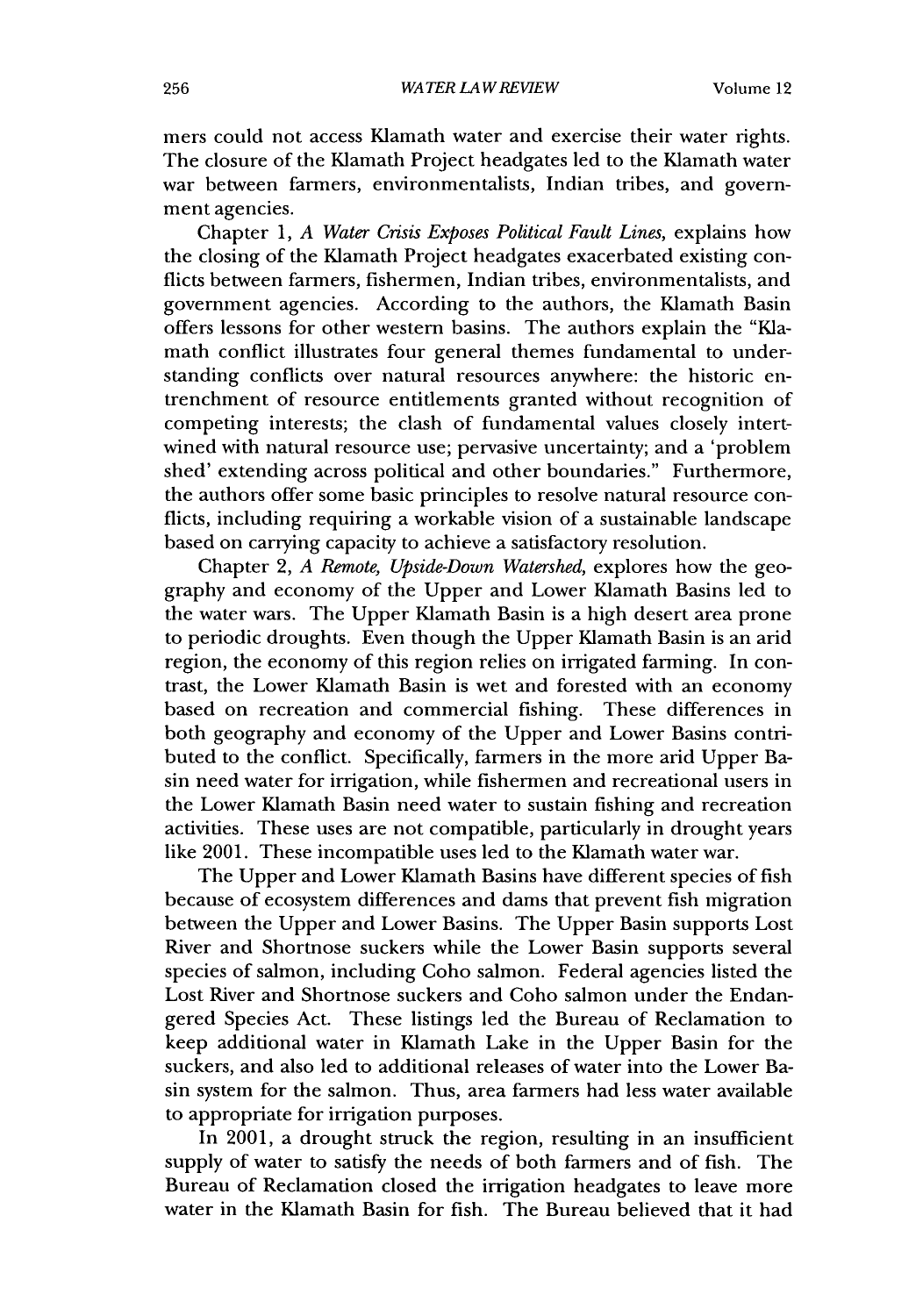#### BOOKNOTE

no other option but to close the irrigation headgates in order to comply with the Endangered Species Act. Closure of the headgates meant that there was little water for farmers, threatening their livelihood and cultural identity. The headgate closure exacerbated conflicts between those that wanted Klamath water for irrigation and those that wanted water for fishing, recreational, and environmental uses.

Chapter 3, *Reclamation Comes to the Klamath,* explains how appropriative water rights and federal reclamation projects made irrigation possible in the Klamath Basin. First, an appropriative water right system is based on the concept of beneficial use that prioritizes current human use, such as irrigation, over future use or use for the environment. Second, the Klamath Basin Compact, which California and Oregon negotiated and Congress approved in 1957, places irrigation use above all other uses. Third, as discussed in Chapter 2, the Upper Klamath Basin is dry and without the federal reclamation project diverting water from the Klamath River, farming would not be possible in the Upper Klamath Basin. The Klamath Project allowed diversion of most of the Upper Klamath Basin's water for agriculture.

However, in addition to irrigation, the Klamath Project also has a hydroelectric component and a waterfowl protection component. For example, there are five hydropower dams on the Upper Klamath River, which require certain minimum flows. Conflicts arise when there is not enough water to meet the needs for irrigation, hydroelectricity generation, or waterfowl protection. In order to meet these needs and achieve a more sustainable use of Klamath water, the authors believe cuts in irrigation are necessary.

Chapter 4, *Those at the Margins: Indians and Wildlife,* describes the Indian tribes that live in the Klamath Basin, their history, and their water rights. This chapter also describes the wildlife that lives in the Klamath Basin, including the three listed fish species. The authors explain the marginalization of the interests of both the Indian tribes and wildlife in the Klamath Basin.

Chapter 5, *Bringing Marginal Interests toward the Center,* discusses how environmental laws, particularly the Endangered Species Act, address marginalized interests. Specifically, the Endangered Species Act puts wildlife conservation at the center of federal actions, including reclamation. In the Klamath case, the Endangered Species Act put the protection of fish at the center of the controversy. Because the Indian tribes of the Klamath Basin rely on fish as a source of food and income, the listing put their interests at the center of the controversy as well.

Chapter 6, *Water Wars Become Science Wars,* discusses how the Endangered Species Act requires a scientific basis for a listing decision. However, the Klamath conflict illustrates how each side in the conflict turned to science to support its position and attack the opposing view. In addition, the authors explain that while science can inform water management decisions, science cannot determine water allocation de